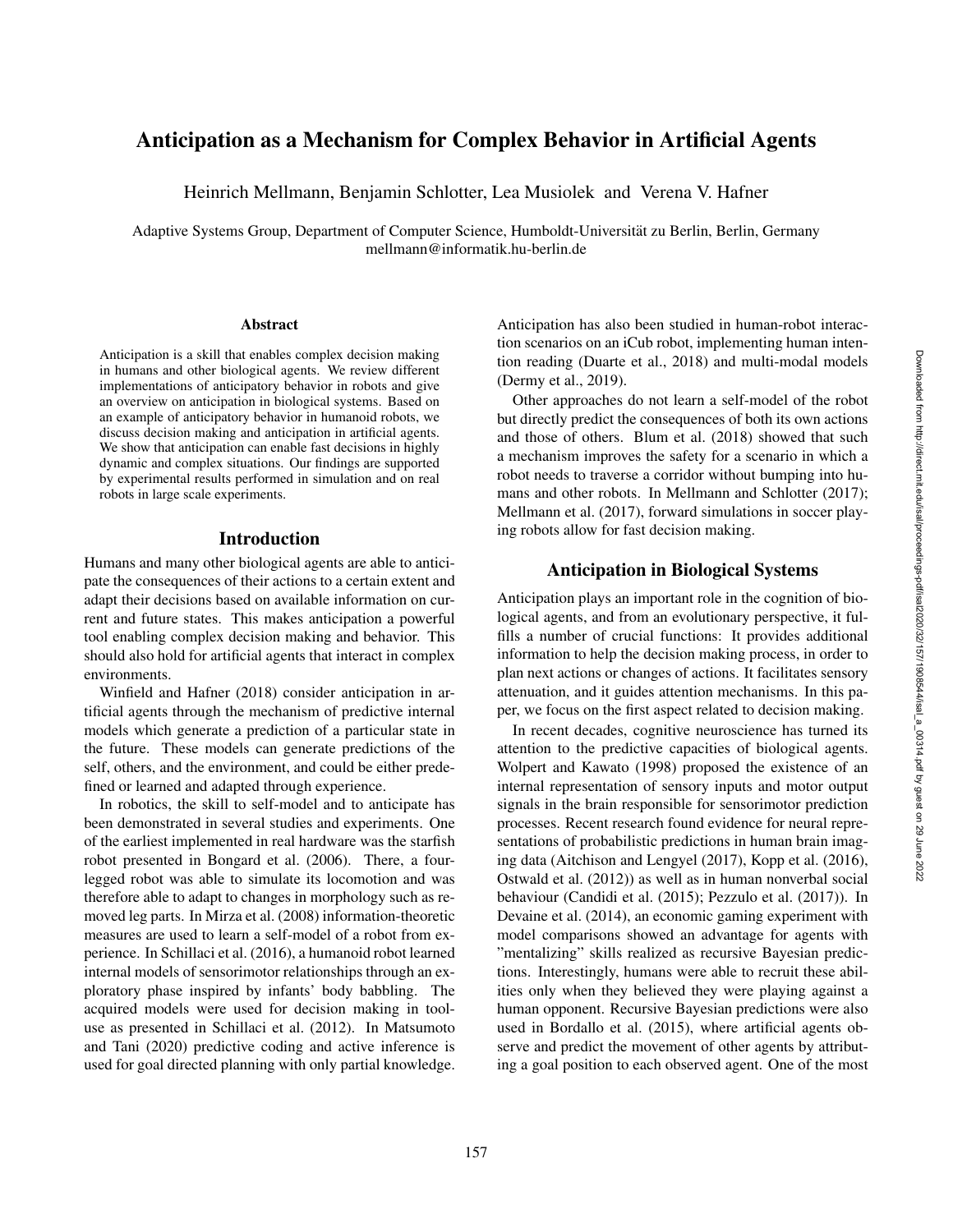

Figure 1: Situation from a robot soccer game. The robot at the ball simulates possible outcomes of three different kick actions illustrated by circles of different colors. The selected action is depicted by the red arrow.

notable attempts to unify predictive approaches is the Freeenergy principle (Friston, 2010). Nasuto and Hayashi (2016) discuss anticipation as a bridging concept between philosophy, and biological and cognitive sciences.

## Experimental Setup and Results

In this section, we discuss experimental results demonstrating how anticipation and internal simulation can be used to realize complex behavior in artificial agents presented in Mellmann and Schlotter (2017) and Mellmann et al. (2017). The approach is inspired by the decision problem within the RoboCup domain, where humanoid robots are playing soccer autonomously and have to perceive the environment, make decisions and execute actions in real time.

Consider a simple situation in which a robot is approaching a ball on the soccer field and is faced with a decision to select from a number of discrete actions, e.g., front kick, side kick, and a continuous action - adjusting the direction by turning around the ball. Despite the apparent simplicity, this task can present a significant challenge in a complex situation of a soccer game. The outcome of a particular action may depend on a wide variety of environmental factors, such as the robot's position on the field or the location of other players. In addition, the robots' perception of the situation is often uncertain, noisy and incomplete, and execution of the actions is subject to noise and uncertainty as well.

The overall decision process can be split into three distinct phases: *predict* , *evaluate* and *decide*. The robot envisions the possible outcomes of the available actions. Each of the outcomes is evaluated and the option with the best outcome is selected. In this particular scenario the predicted outcome of a kick action is the final position of the ball.

In order to deal with computational complexity of the uncertainty, the simulation of an action is split into a number of simple deterministic simulations (*samples*) in a Monte-Carlo fashion based on the uncertainties in the estimated state and

in the model of the action. Stripped of the uncertainty the prediction of the individual possible positions of the ball and their respective evaluation become significantly simplified. The individual evaluations are recombined to represent the uncertainty in the outcome of the action and are compared with those of other actions to inform the overall decision. Figure 1 illustrates the decision process in a game situation.

The decision scheme has been implemented and evaluated in simulation as well as on real robots in a competition setting. Simulated experiments have shown that a robust decision can already be achieved with a small number of samples. To enable evaluation under real world conditions, a data set consisting of videos of the games, perceptual information and behavior states of the robots was collected from a series of games during international competitions. The decisions made by the robots were annotated qualitatively by a human operator. The results presented in Mellmann et al. (2017) have shown that even in its simple form the decision scheme is able to provide fast and robust decisions outperforming a rule based baseline.

Our ongoing work is focused on including simulation of decisions of other players (2nd level anticipation) and analysis of the emergent cooperative and antagonistic behavior.

#### **Discussion**

The results of the experiments have shown that anticipation and forward simulation can provide a versatile and extensible yet simple mechanism for inference of decisions.

An open question is still how to evaluate anticipatory behaviour. Certain behavior observed in biology that may appear anticipatory to an outside observer might be purely reactive in nature. More precisely, is it possible to distinguish whether observed behaviour of (biological) agents has been generated by an explicit predictive mechanism or by simple reactive responses? An approach would be the comparison of the performance of reactive and predictive models. If models equipped with predictive capacities outperformed ones with purely reactive skills at explaining observed behavior, this would suggest that the underlying mechanism is anticipatory. Suitable experiments for future studies could involve obstacle avoidance and leader-follower behavior.

It would be also interesting to study under which circumstances implicit anticipatory behaviour can emerge. The evidence from observations in biological systems as well as from experiments with artificial agents underlines the importance of anticipation as a mechanism for behavior. It could be speculated that anticipation necessarily emerges in cognitive systems with enough complexity.

### Acknowledgements

This work was supported by the EU H2020 programme under grant agreement No. 824069 (HIVEOPOLIS) and by the DFG under Germany's Excellence Strategy – EXC 2002/1 "Science of Intelligence" – project number 390523135.